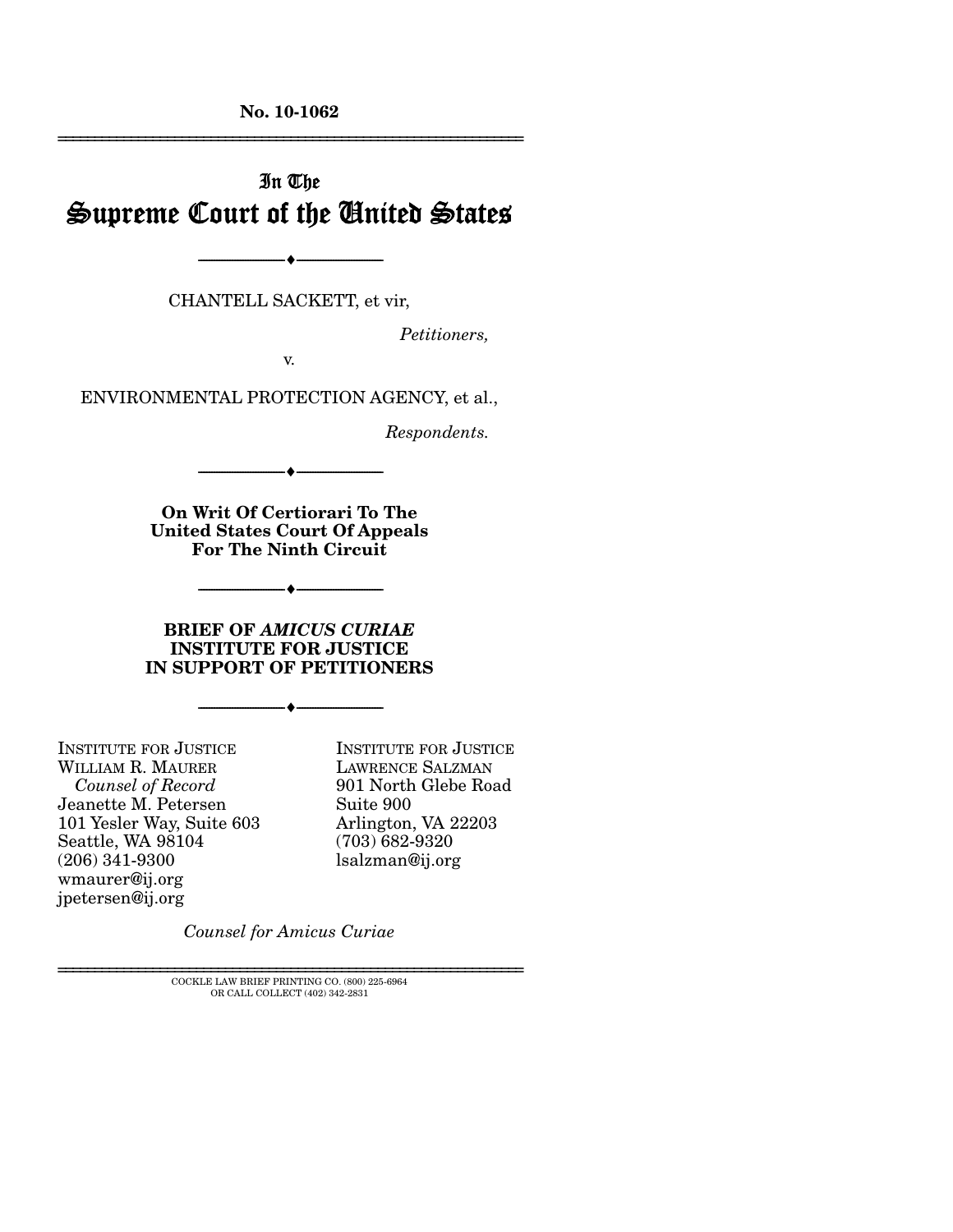## TABLE OF CONTENTS

Page

|                                                                                                                                                                                                  | $\mathbf{ii}$  |
|--------------------------------------------------------------------------------------------------------------------------------------------------------------------------------------------------|----------------|
| INTEREST OF THE AMICUS CURIAE                                                                                                                                                                    | $\mathbf{1}$   |
| SUMMARY OF THE ARGUMENT                                                                                                                                                                          | $\overline{2}$ |
|                                                                                                                                                                                                  | 4              |
| DUE PROCESS PROTECTS PRIVATE<br>I.<br>PROPERTY AND ANY MECHANISM<br>THAT DEPRIVES A PROPERTY OWN-<br>ER OF HIS OR HER PROPERTY MUST<br>BE SUBJECT TO MEANINGFUL RE-<br>VIEW AT A MEANINGFUL TIME | 4              |
| A. The Concept Of "Due Process" Is<br>Grounded In The Notion That There<br>Must Be An Adequate Opportunity<br>For A Property Owner To Be Heard<br>Before The Government Deprives                 | 4              |
| B. Administrative Compliance Orders<br>Deprive Property Owners Of Valuable<br>Rights And Are Susceptible To Ex-                                                                                  | 9              |
| ADMINISTRATIVE COMPLIANCE OR-<br>II.<br>DERS ARE NOT "PRE-ENFORCEMENT"<br>BUT ARE GOVERNMENTAL ORDERS<br>SUBJECT TO JUDICIAL REVIEW                                                              | 12             |
|                                                                                                                                                                                                  | 18             |
|                                                                                                                                                                                                  |                |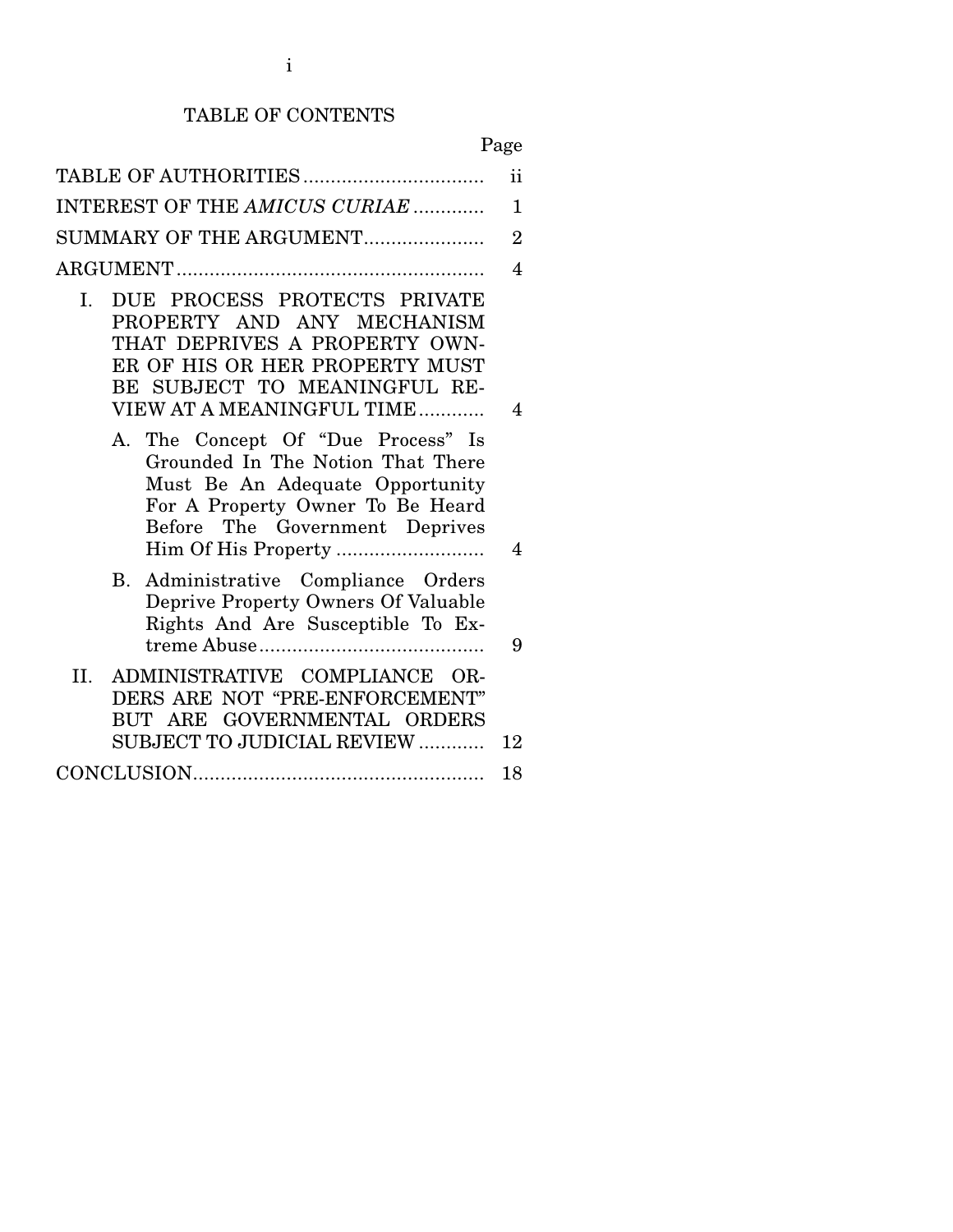# Page

### CASES

| Abbott Lab. v. Gardener, 387 U.S. 136 (1967) 16, 17                                      |
|------------------------------------------------------------------------------------------|
|                                                                                          |
|                                                                                          |
| Brody v. Village of Port Chester, 345 F.3d 103                                           |
|                                                                                          |
| Marshall v. Jerrico, Inc., 446 U.S. 238 (1980) 5, 10, 11                                 |
|                                                                                          |
| MedImmune, Inc. v. Genentech, Inc., 549 U.S.                                             |
| Snyder v. Massachusetts, 291 U.S. 97 (1934) 4, 18                                        |
| Solesbee v. Balkcom, 339 U.S. 9 (1950)4, 9                                               |
| Tahoe-Sierra Pres. Council, Inc. v. Tahoe Reg'l<br>Planning Agency, 535 U.S. 302 (2002)1 |
| TVA v. Whitman, 336 F.3d 1236 (11th Cir.                                                 |
| United States v. L.A. and Salt Lake R.R. Co.,                                            |
|                                                                                          |

CONSTITUTIONAL PROVISION

U.S. Const. amend. V ..................................... 2, 5, 9, 18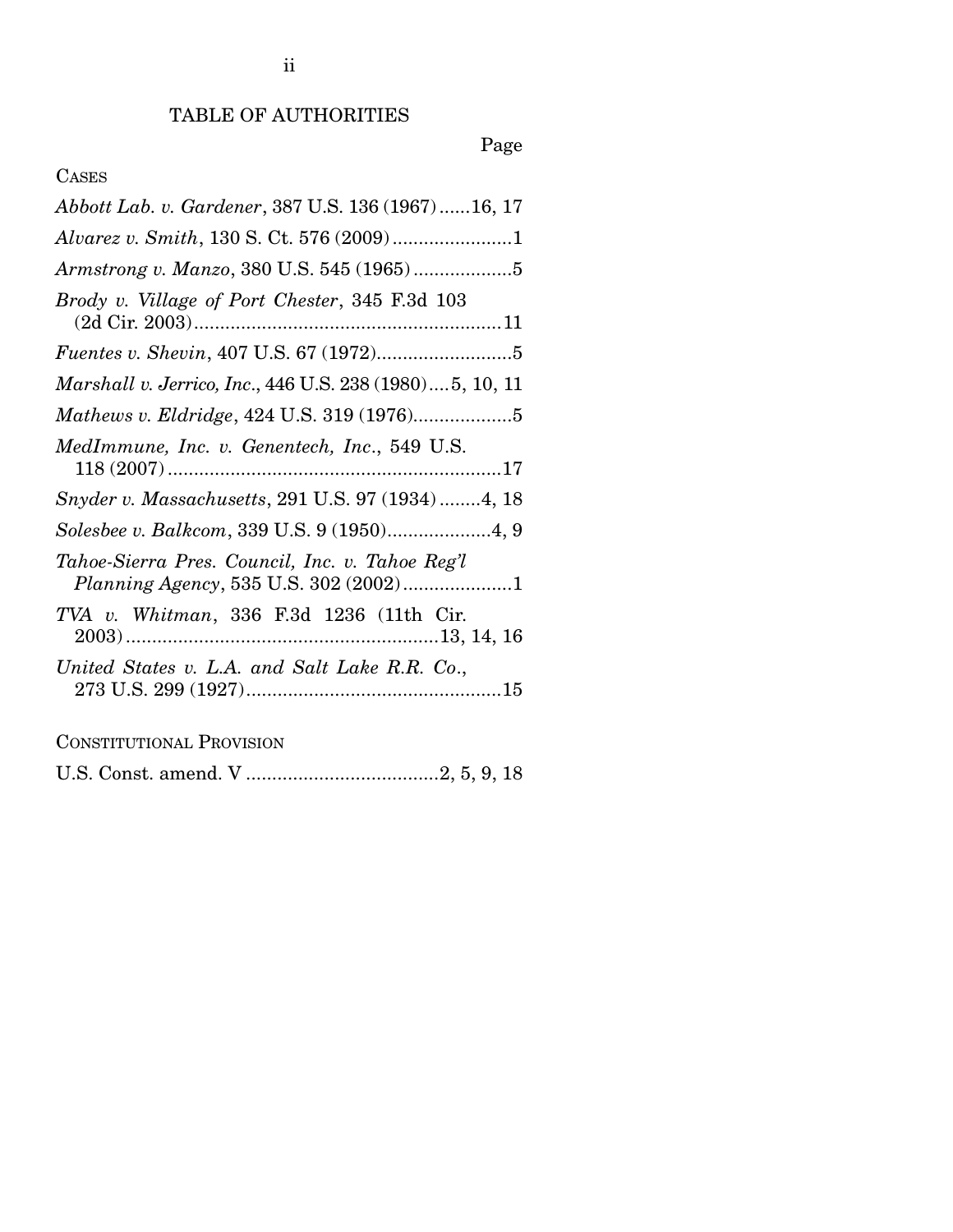## TABLE OF AUTHORITIES – Continued

## Page

| <b>STATUTE</b>                                                                                                                             |
|--------------------------------------------------------------------------------------------------------------------------------------------|
|                                                                                                                                            |
| <b>OTHER PUBLICATIONS</b>                                                                                                                  |
| 1 Melvin I. Urofsky & Paul Finkelman, Docu-<br>MENTS OF AMERICAN CONSTITUTIONAL AND LE-                                                    |
| Bernard Siegan, PROPERTY RIGHTS: FROM MAGNA<br>CARTA TO THE FOURTEENTH AMENDMENT (2001) 6                                                  |
| C.H. McIlwain, Due Process of Law in Magna                                                                                                 |
| Charles A. Miller, The Forest of Due Process of<br>Law, in DUE PROCESS 3 (J. Roland Pennock &                                              |
| James W. Ely, Jr., The Oxymoron Reconsidered:<br>Myth and Reality in the Origins of Substan-<br>tive Due Process, 16 Const. Commentary 315 |
| James Madison, Property, in JAMES MADISON:<br>WRITINGS 515 (Jack N. Rakove ed., 1999)8                                                     |
|                                                                                                                                            |
| Robert E. Riggs, Substantive Due Process in                                                                                                |
| Roscoe Pound, THE DEVELOPMENT OF CONSTITU-                                                                                                 |
| Sir Edward Coke, INSTITUTES OF THE LAWS OF                                                                                                 |
|                                                                                                                                            |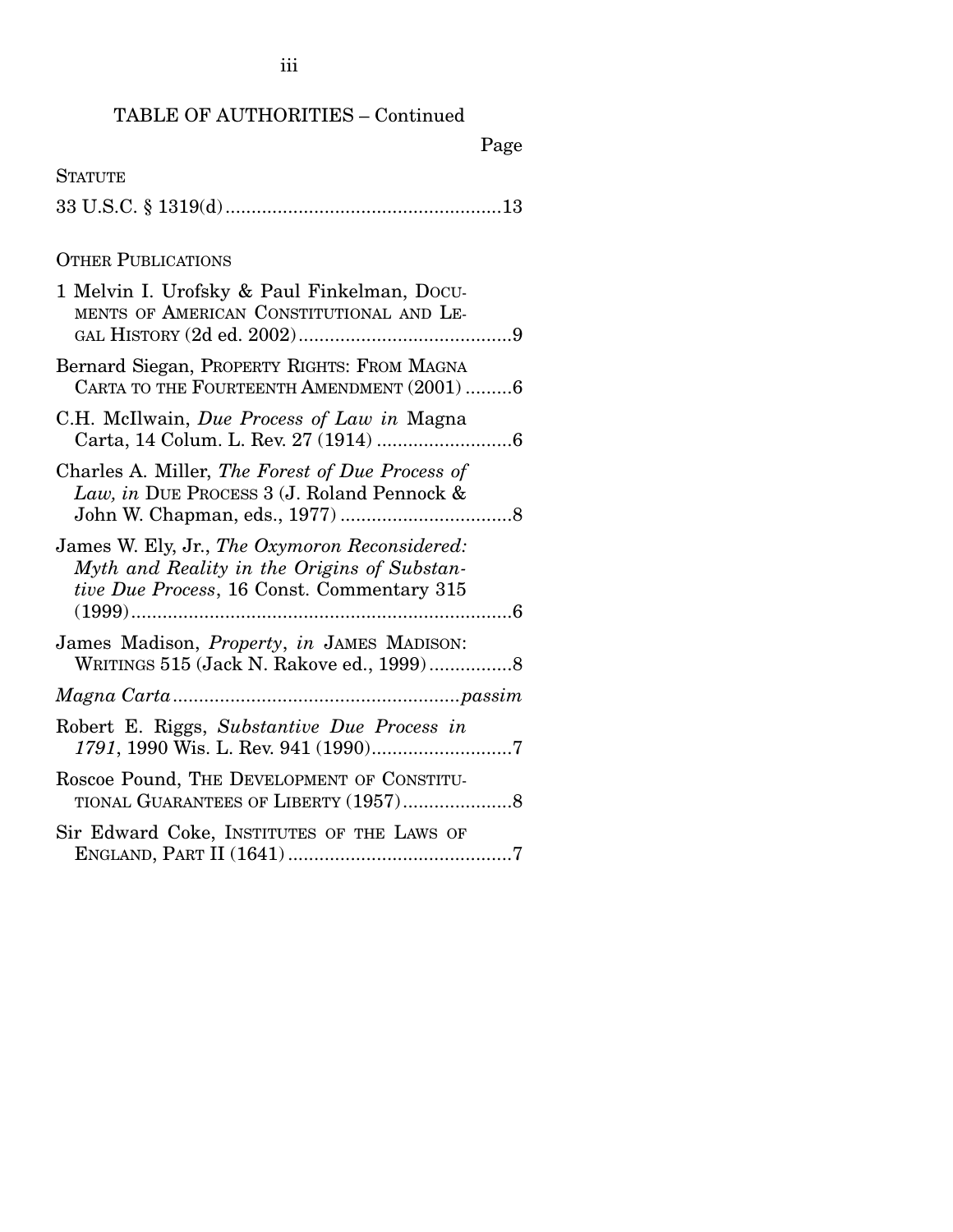#### **INTEREST OF THE** *AMICUS CURIAE*<sup>1</sup>

The Institute for Justice (IJ) is a nonprofit, public interest law firm committed to defending the essential foundations of a free society and securing the constitutional protections necessary to ensure individual liberty. A central pillar of IJ's mission is to protect the rights of individuals to own and enjoy their property, both because an individual's control over his or her property is a tenet of personal liberty and because property rights are inextricably linked to all other civil rights. The ability of the government to interfere with private property without adequate process gravely threatens individual liberty. For this reason, IJ both litigates property rights cases that defend the property rights of individuals and files *amicus curiae* briefs in important cases, including *Alvarez v. Smith*, 130 S. Ct. 576 (2009), and *Tahoe-Sierra Preservation Council, Inc. v. Tahoe Regional Planning Agency*, 535 U.S. 302 (2002). If other governmental agencies were to adopt an enforcement mechanism like that used by the Environmental Protection Agency in this case, the constitutional guarantee of due process under the law would be

<sup>1</sup> Counsel for the parties in this case did not author this brief in whole or in part. The counsels of record for each party received timely notice of intent to file this *amicus curiae* brief and gave their consent. Letters memorializing such consent have been filed with the clerk. No person or entity, other than *amicus curiae* Institute for Justice, its members, and its counsel made a monetary contribution to the preparation and submission of this brief.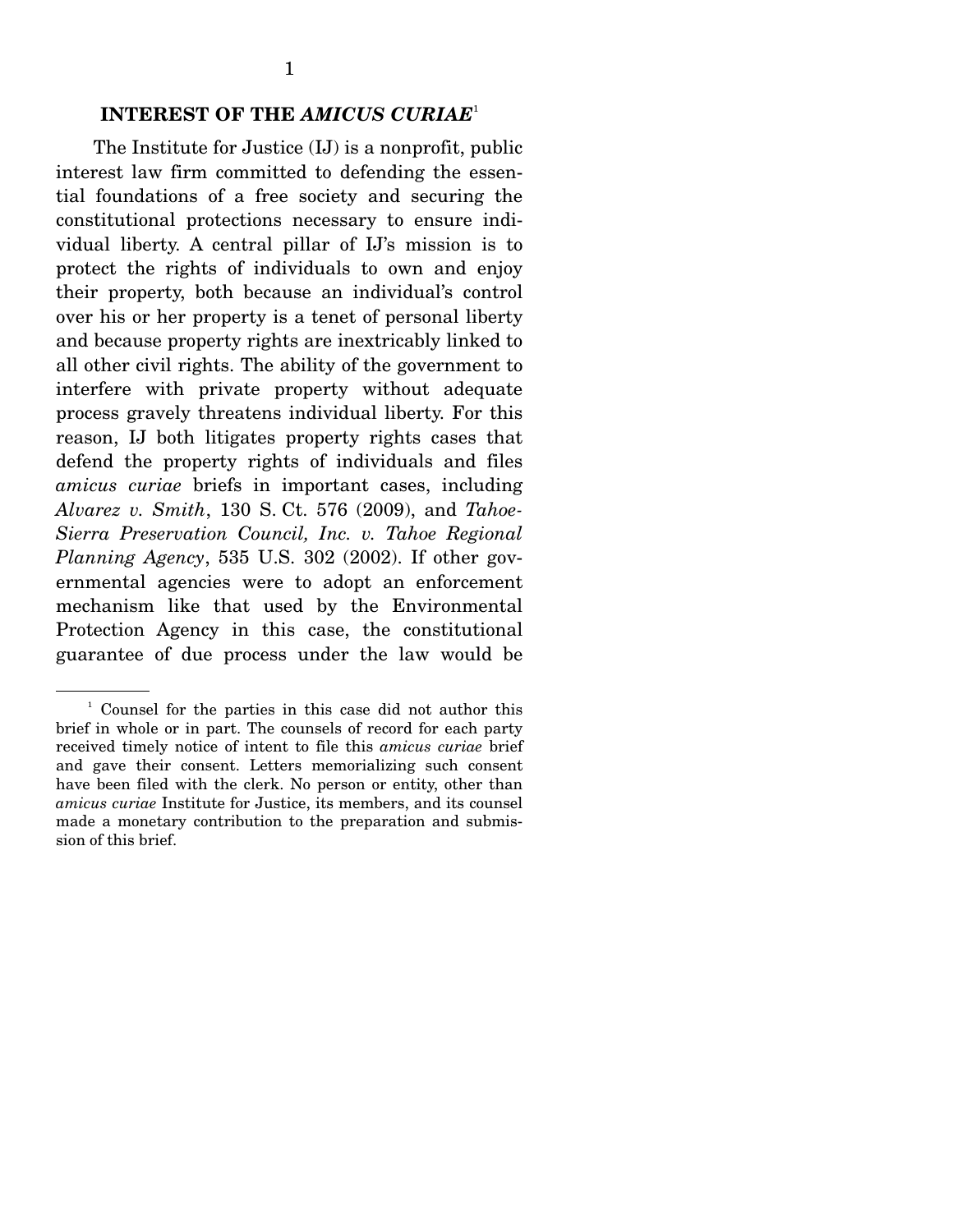severely harmed and the ability to own and use private property would be subject to the unrestrained and unreviewed orders of government officials. IJ therefore has an interest in the development of a rule of law that recognizes the importance of private property in our constitutional scheme and helps protect such property by providing speedy, adequate and timely judicial review of governmental action that deprives a landowner of the use and enjoyment of her property.

#### **SUMMARY OF THE ARGUMENT**

--------------------------------- ♦ ---------------------------------

 The Due Process Clause of the Fifth Amendment protects private property by guaranteeing a fair and timely review when the government deprives the owner of the use and enjoyment of her property. Indeed, the concept of "due process" grew out of conditions on the government's ability to seize property contained in the *Magna Carta*. Thus, from the very beginning of the Anglo-American legal tradition, the protection of private property has required predeprivation process.

In the Clean Water Act (CWA or the "Act"), Congress has granted the Environmental Protection Agency (EPA) the ability to unilaterally deprive a property owner of his or her rights without providing meaningful review at a meaningful time. Under the Act, an "Administrative Compliance Order" imposes significant and unavoidable harm to the property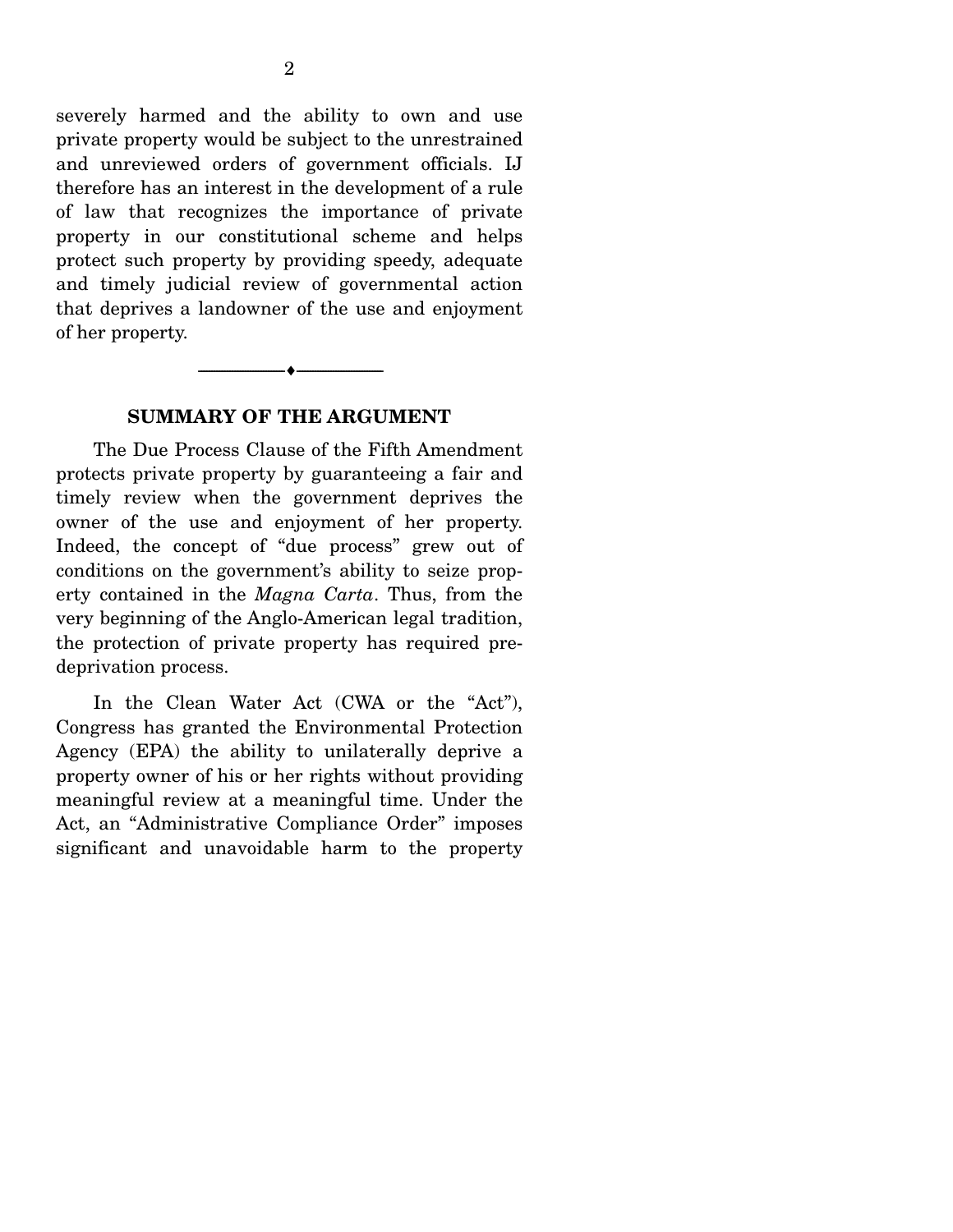owner's right to use and enjoy his or her property. Because these orders are unilateral and unreviewable except at some point in the distant future, they are susceptible to extreme abuse. The Administrative Compliance Order mechanism thus strikes at the very heart of what the Due Process Clause was supposed to prevent – arbitrary governmental action that deprives a property owner of his interests in property without the owner ever having an adequate opportunity to defend himself.

 The government has nonetheless sought to avoid judicial review of such orders by calling them "preenforcement." An Administrative Compliance Order is not pre-enforcement, however; it is active enforcement. An Administrative Compliance Order mechanism is a command by the government that results in immediate, severe and significant financial harm to a property owner. An Administrative Compliance Order thus acts as a cudgel by which the EPA can coerce a property owner into doing exactly what the government wants. A system where the government orders a citizen to do something and provides only burdensome alternatives to compliance with no possibility of judicial review for years is not due process and has no place in our constitutional order. The decision of the U.S. Court of Appeals for the Ninth Circuit should therefore be reversed.

--------------------------------- ♦ ---------------------------------

3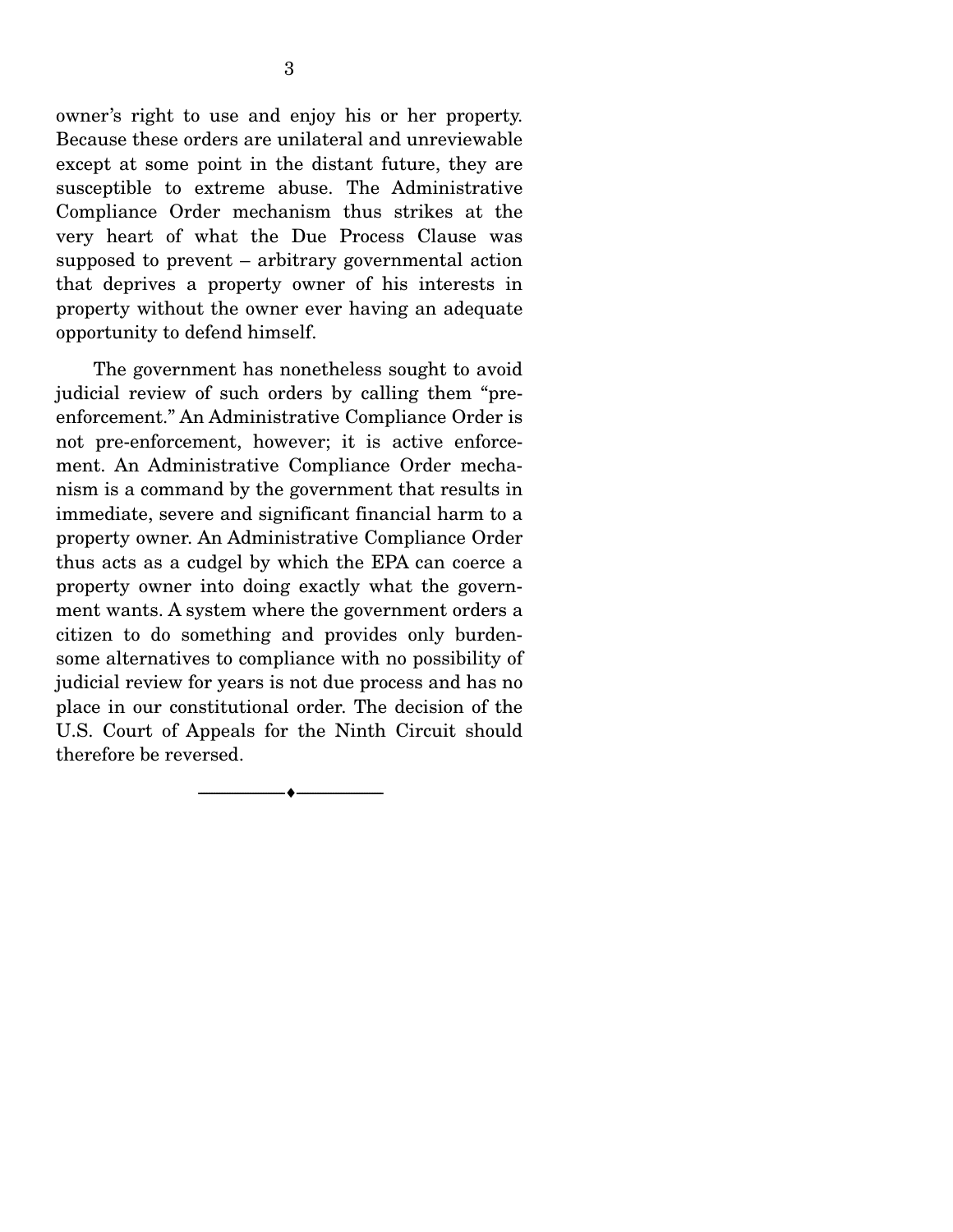#### **ARGUMENT**

- **I. DUE PROCESS PROTECTS PRIVATE PROP-ERTY AND ANY MECHANISM THAT DE-PRIVES A PROPERTY OWNER OF HIS OR HER PROPERTY MUST BE SUBJECT TO MEANINGFUL REVIEW AT A MEANING-FUL TIME** 
	- **A. The Concept Of "Due Process" Is Grounded In The Notion That There Must Be An Adequate Opportunity For A Property Owner To Be Heard Before The Government Deprives Him Of His Property**

 "It is now the settled doctrine of this Court that the Due Process Clause embodies a system of rights based on moral principles so deeply embedded in the traditions and feelings of our people as to be deemed fundamental to a civilized society as conceived by our whole history. Due Process is that which comports with the deepest notions of what is fair and right and just." *Solesbee v. Balkcom*, 339 U.S. 9, 16 (1950) (Frankfurter, J., dissenting); *see also Snyder v. Massachusetts*, 291 U.S. 97, 105 (1934) (due process represents "some principle of justice so rooted in the traditions and conscience of our people as to be ranked as fundamental").

 It is beyond dispute that protecting property by requiring adequate process is "deeply embedded in the traditions and feelings of our people." For this reason, this Court has "ensur[ed] that no person will be deprived of his interests in the absence of a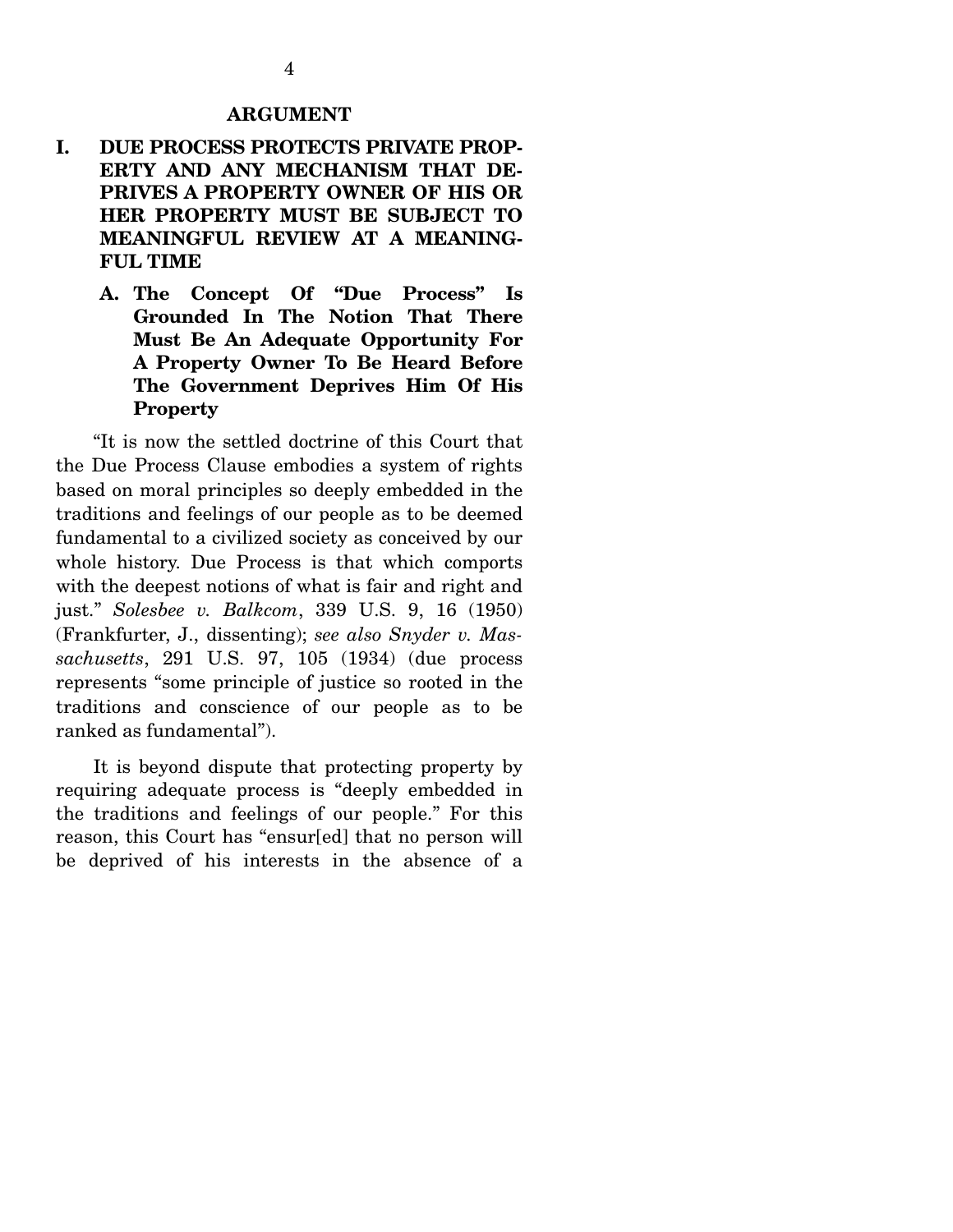proceeding in which he may present his case with assurance that the arbiter is not predisposed to find against him." *Marshall v. Jerrico, Inc.*, 446 U.S. 238, 242 (1980). And the "fundamental requirement of due process is the opportunity to be heard 'at a meaningful time and in a meaningful manner.'" *Mathews v. Eldridge,* 424 U.S. 319, 333 (1976) (quoting *Armstrong v. Manzo*, 380 U.S. 545, 552 (1965)). Administrative Compliance Orders fail this test.<sup>2</sup> The general modern rule is "due process requires an opportunity for a hearing *before* a deprivation of property takes effect." *Fuentes v. Shevin*, 407 U.S. 67, 88 (1972) (emphasis added).

 By guaranteeing due process, the Fifth Amendment protects an individual's private property from the arbitrary use of government power. Indeed, the requirement of adequate process has been the indispensible mechanism by which Anglo-American law has protected private property against government encroachment. In the *Magna Carta*, the English barons restrained King John's ability to deprive them of property not by forbidding the Crown from seizing property, but by requiring that the barons first be

<sup>2</sup> In this brief, *amicus curiae* assumes for the sake of argument that the Ninth Circuit was correct when it concluded that, in the CWA, Congress foreclosed review of Administrative Compliance Orders under the Administrative Procedure Act (APA). For the reasons stated in Petitioners' Brief, however, IJ concurs with Petitioners that review of such orders is available under the APA and that the availability of such review mitigates the due process problems such orders create. *See* Pet'rs' Br. 32- 50.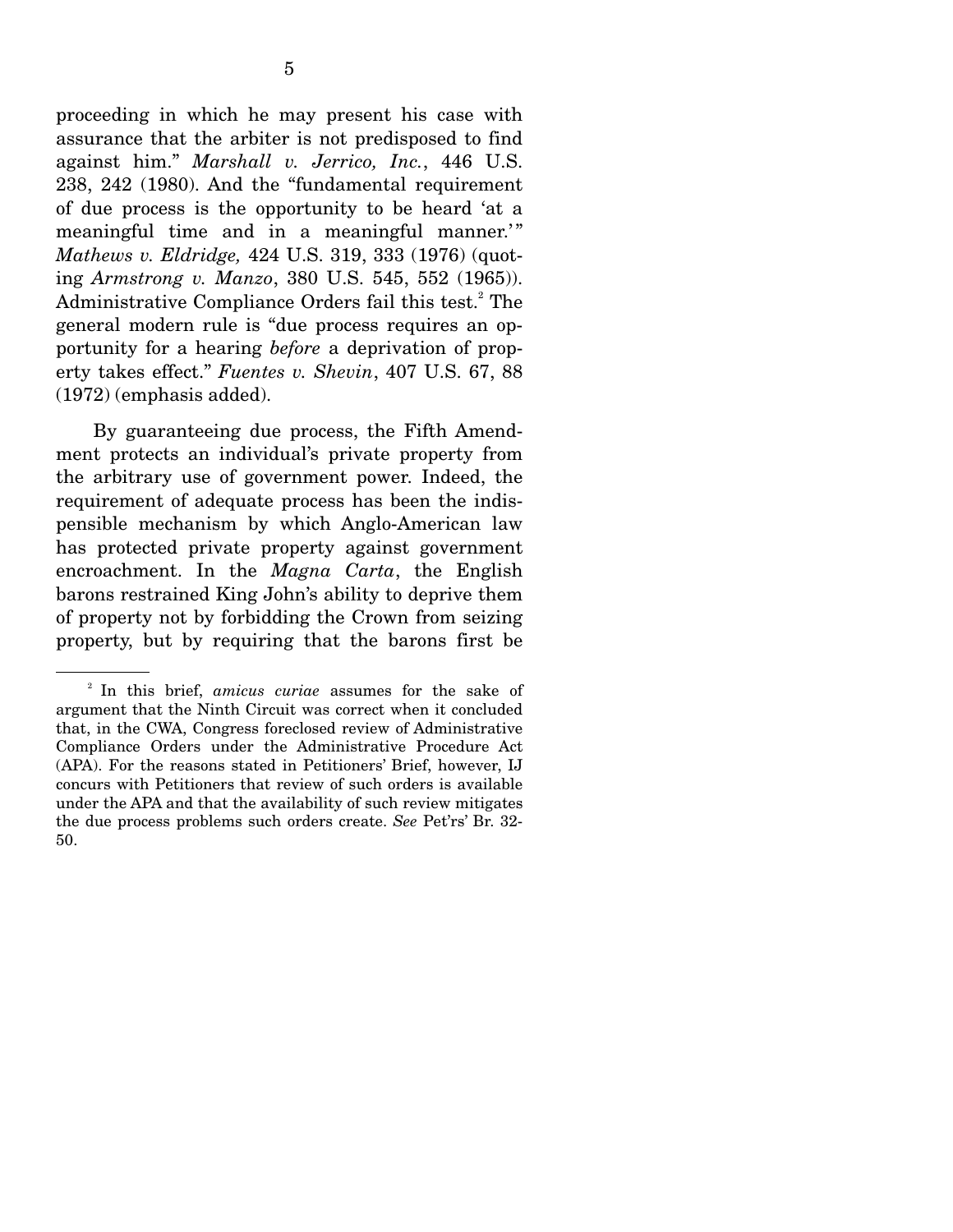provided adequate process before the Crown could act. Thus, in Chapter 39 of the *Magna Carta*, the barons conditioned the circumstances under which the Crown could strip them of their property: "No free man shall be . . . stripped of his rights or possessions . . . except by the lawful judgement of his equals or by the law of the land." *Magna Carta*, ch. 39.<sup>3</sup> The *Magna Carta* thus linked the provision of adequate process to the underlying rights the barons wished to protect: "The main point in this plan, the chief grievance to be redressed, was the King's practice of attacking his barons with forces of mercenaries, seizing their persons, their families and property, and otherwise ill-treating them, without first convicting them of some offence in his *curia*." C.H. McIlwain, *Due Process of Law in* Magna Carta, 14 Colum. L. Rev. 27,  $41 \, (1914).^4$ 

 As English law developed, the link between process and property solidified. Parliament codified

<sup>3</sup> This translation of the *Magna Carta* is available at the Fordham University Internet History Sourcebook Project webpage, http://www.fordham.edu/halsall/source/magnacarta.asp (*last visited* September 29, 2011).

<sup>4</sup> There is some dispute over whether the phrases "law of the land" and "due process" are synonymous, but it is wellestablished that the use of the term "law of the land" represented an effort to reassert customary law, including procedural protections, in the place of arbitrary royal command. James W. Ely, Jr., *The Oxymoron Reconsidered: Myth and Reality in the Origins of Substantive Due Process*, 16 Const. Commentary 315, 320 (1999). *See also* Bernard Siegan, PROPERTY RIGHTS: FROM MAGNA CARTA TO THE FOURTEENTH AMENDMENT 6-28 (2001).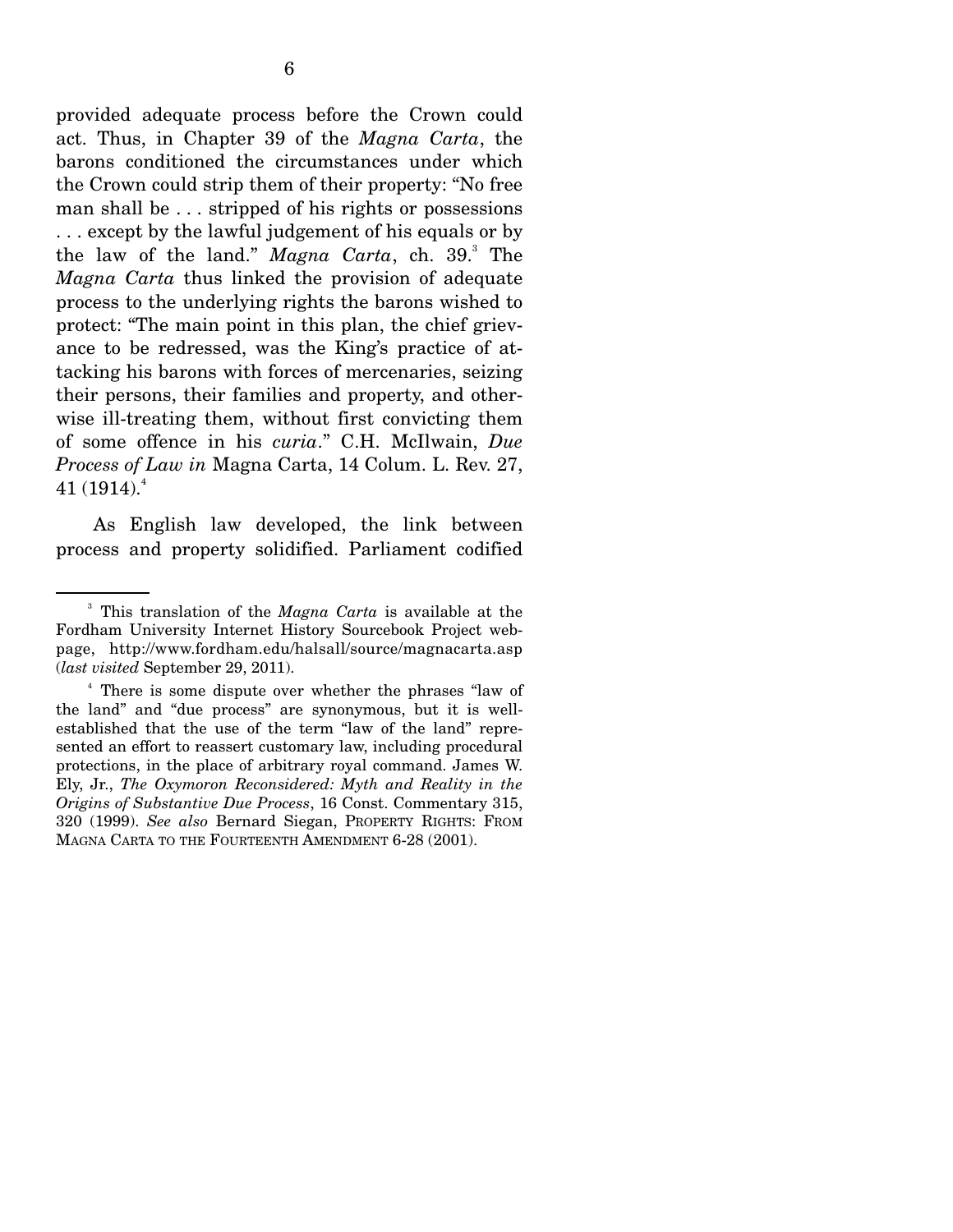the *Magna Carta* when it passed the so-called "six statutes" interpreting Chapter 39 in 1354. The third statute declared: " 'Item, That no man of what estate or condition that he be shall be put out of land or tenement, nor taken, nor imprisoned, nor disinherited, nor put to death, without being brought in answer by due process of the law.'" Robert E. Riggs, *Substantive Due Process in 1791*, 1990 Wis. L. Rev. 941, 954 (1990) (quoting 28 Edw. 3, ch. 3 (1354)). Lord Coke also recognized that the *Magna Carta* was aimed at protecting property and other underlying rights by requiring an adequate process before the government could act. *See* Sir Edward Coke, INSTI-TUTES OF THE LAWS OF ENGLAND, PART II 45-46 (1641) ("No man shall be disseised, that is, put out of seison, or dispossessed of his free-hold (that is) lands, or livelihood, or of his liberties, or free customes, that is, of such franchises, and free-domes, and freecustomes, as belong to him by his free birth-right, unlesse it be by the lawfull judgement, that is, verdict of his equals (that is, of men of his own condition) or by the law of the land (that is, to speak it once for all) by the due course, and processe of law.").<sup>5</sup>

 Roscoe Pound (in a discussion particularly relevant to the Sacketts' predicament) noted the influence Lord Coke's reading of the *Magna Carta* had on

<sup>&</sup>lt;sup>5</sup> Lord Coke referred to Chapter 39 as Chapter 29, which was the corresponding chapter of the *Magna Carta* when it was reissued in 1225 and subsequently enacted by Parliament. Riggs, 1990 Wis. L. Rev. at 958.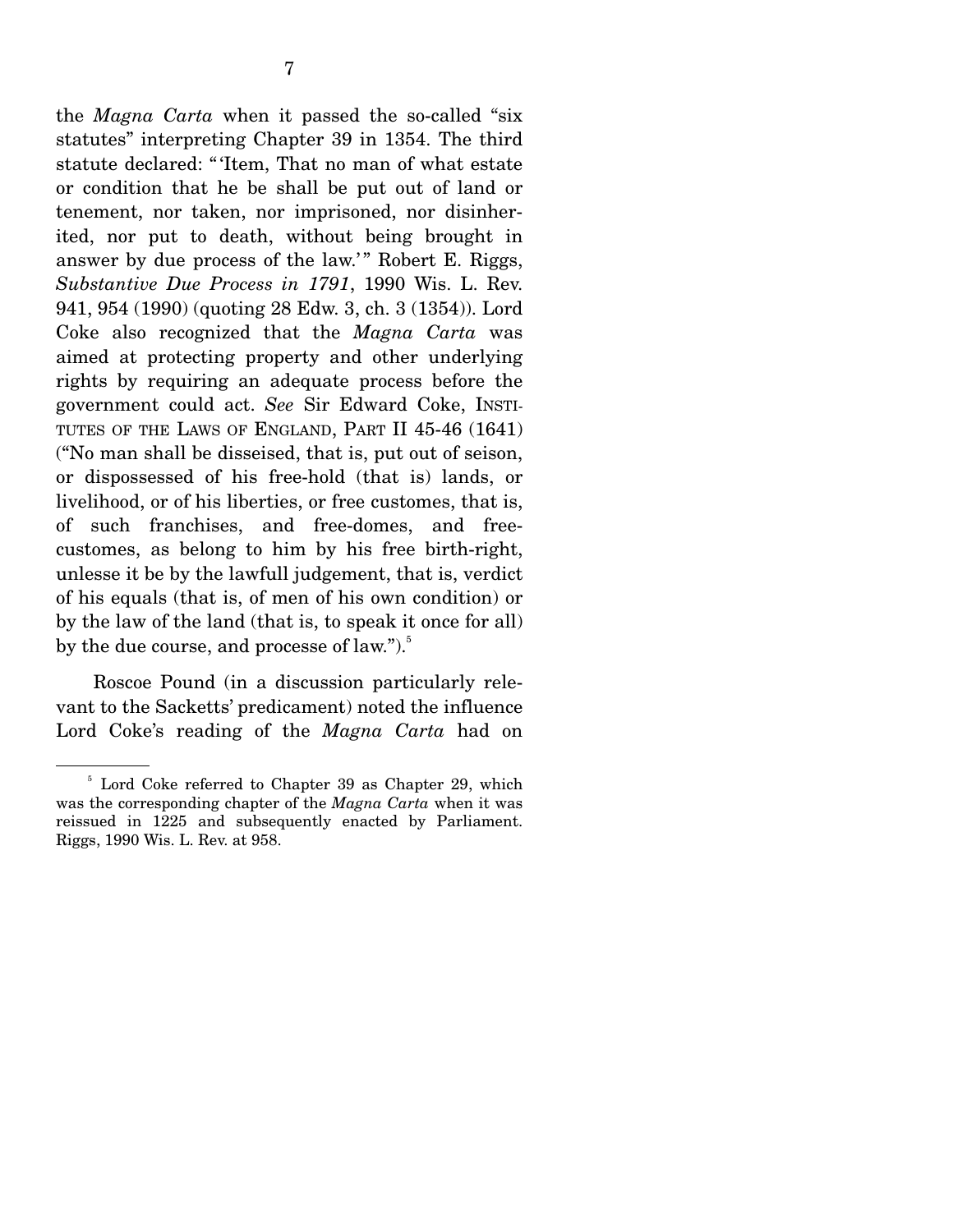American constitutional law, particularly those portions of the *Institutes* where Lord Coke "considers the necessity of giving one whose rights are to be affected by official action a full and fair opportunity to meet the case against him – something we have been forgetting in much summary administrative action nowadays." Roscoe Pound, THE DEVELOPMENT OF CONSTITUTIONAL GUARANTEES OF LIBERTY 49 (1957). The Founders thus accepted the English view that procedural requirements were a vital weapon against tyranny. This view arose not only from the influence of Lord Coke, but Sir William Blackstone's writings as well. *See* Charles A. Miller, *The Forest of Due Process of Law, in* DUE PROCESS 3, 7 (J. Roland Pennock & John W. Chapman, eds., (1977)) (quoting Blackstone's classification of property as " 'the third absolute right, inherent in every Englishman . . . of property: which consists in the free use, enjoyment, and disposal of all his acquisitions, without any control or diminution, save only by the laws of the land'"). As James Madison stated, "That is not a just government, nor is property secure under it, where the property which a man has in his personal safety and personal liberty, is violated by arbitrary seizures of one class of citizens for the service of the rest. A magistrate issuing his warrants to a press gang, would be in his proper functions in Turkey or Indostan, under appellations proverbial of the most compleat despotism." James Madison, *Property*, *in* JAMES MADISON: WRITINGS 515, 516 (Jack N. Rakove ed., 1999). The prevalence of this approach at the time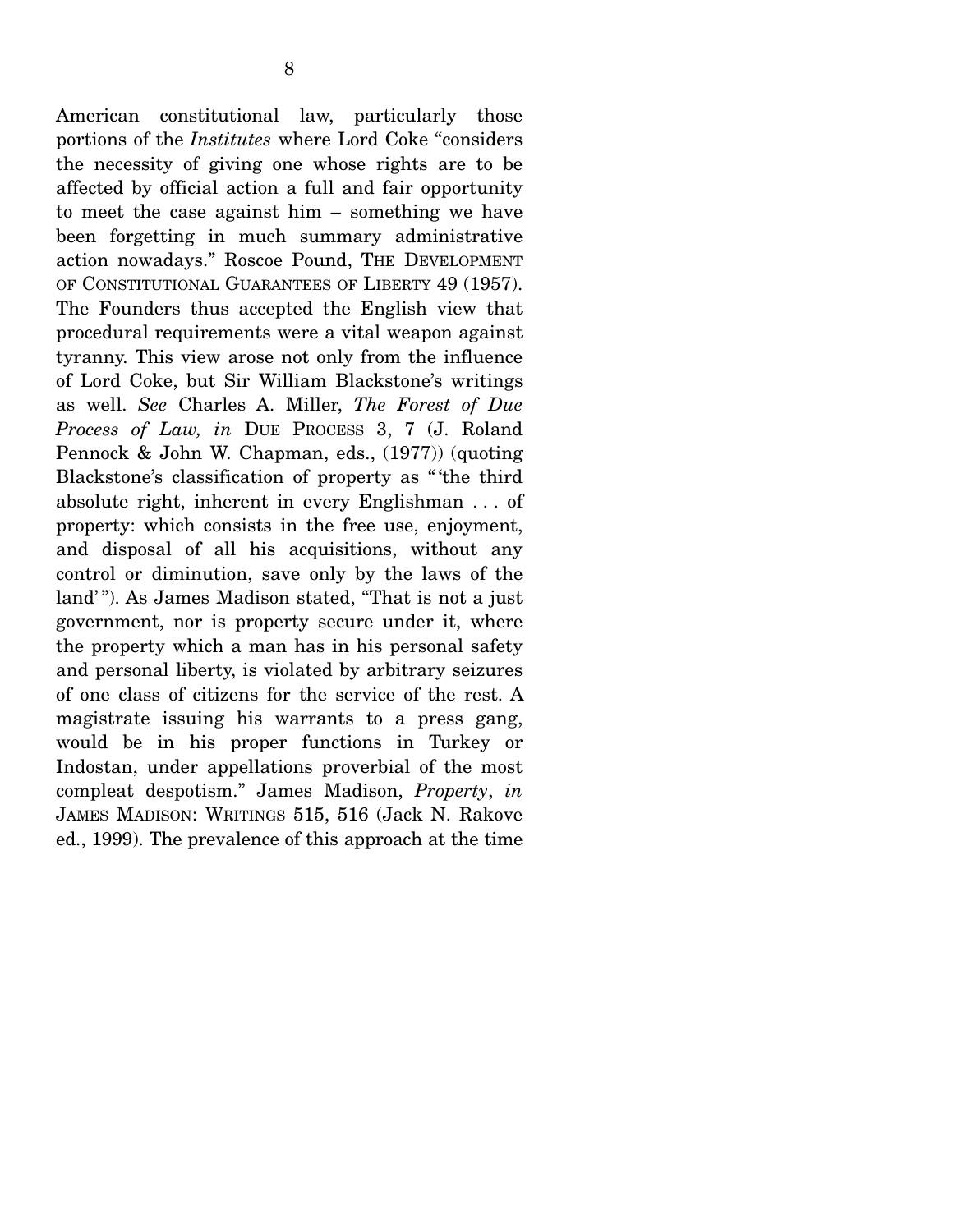of the country's founding is reflected in the writings of the Founders, the Due Process Clause itself, and the Northwest Ordinance, adopted in 1787, which provided: "No man shall be deprived of his liberty or property, but by the judgment of his peers, or the law of the land...." Northwest Ordinance (1787), *reproduced in* 1 Melvin I. Urofsky & Paul Finkelman, DOCUMENTS OF AMERICAN CONSTITUTIONAL AND LEGAL HISTORY 78 (2d ed. 2002).

 Thus, since 1215, Anglo-American law has prevented the government from interfering with property without first providing access to a "lawful judge or his equals or by the law of the land," by a "lawfull judgement," or "due course, and processe of law." The principle and language are ancient but still relevant. "However quaint some of these ancient authorities of our law may sound to our ears, the Twentieth Century has not so far progressed as to outmode their reasoning. We should not be less humane than were Englishmen in the centuries that preceded this Republic." *Solesbee*, 339 U.S. at 19 (Frankfurter, J., dissenting).

### **B. Administrative Compliance Orders Deprive Property Owners Of Valuable Rights And Are Susceptible To Extreme Abuse**

 The question then is whether Administrative Compliance Orders deprive a property owner of the use and enjoyment of his property without the property owner having had access to the "due course, and processe of law"? The answer is clearly "yes." Administrative Compliance Orders thus violate more than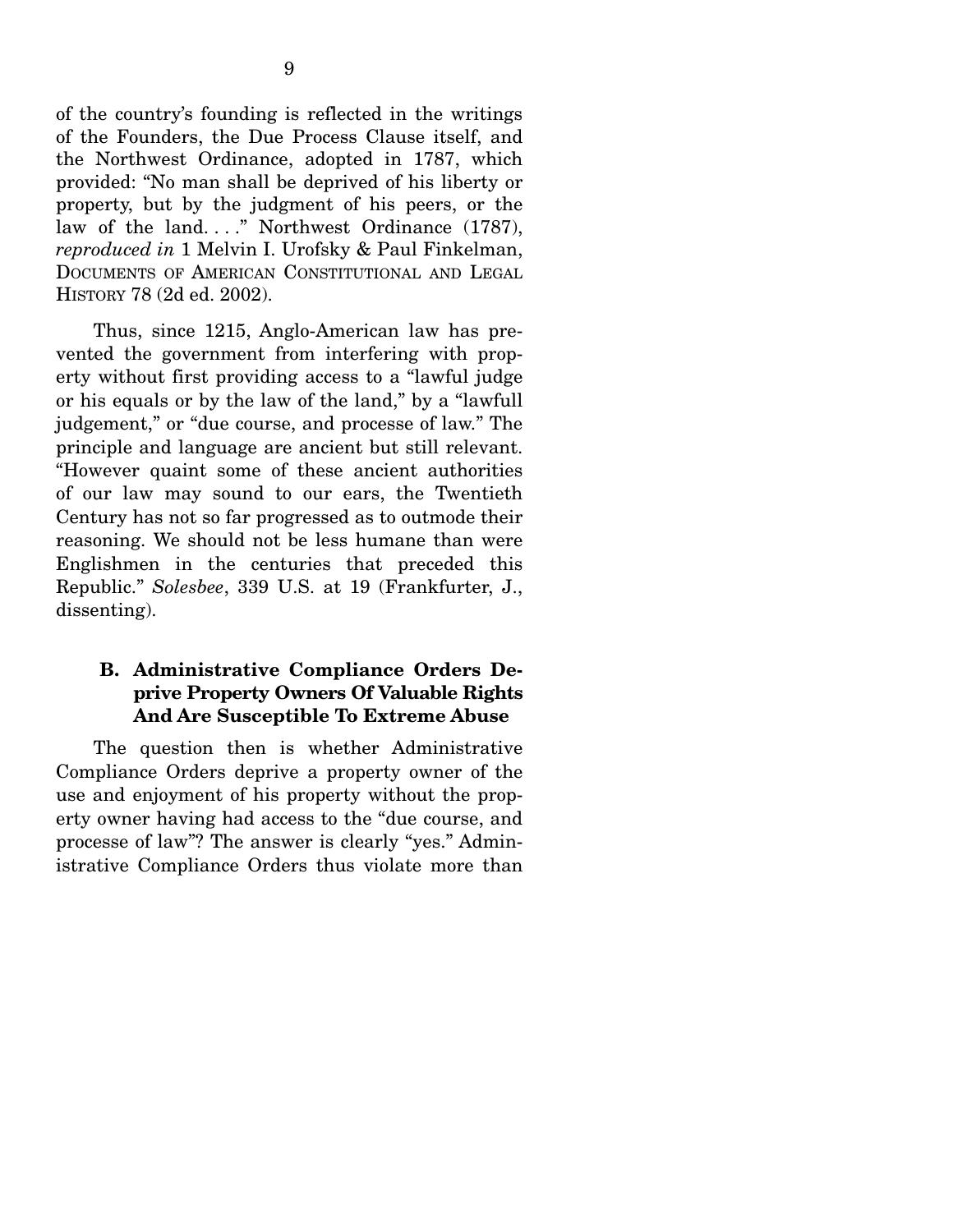the Due Process Clause of the Fifth Amendment; they are repugnant to eight centuries of Anglo-American legal tradition.

 As Petitioners have demonstrated, Administrative Compliance Orders deprive property owners of valuable property rights. The order here turns the Sacketts' property into a nature preserve and forbids them from excluding federal officials from their property. Pet'rs' Br. 17-18. The only other choice available to them is to risk crippling civil, and perhaps criminal, sanctions when all they want is a court to review the Administrative Compliance Order to determine whether the EPA legally issued it.

 Moreover, the need for judicial oversight of Administrative Compliance Orders is especially urgent because the potential for abuse inherent in such orders is very high. For instance, under the Act, the EPA Administrator may issue an Administrative Compliance Order "on the basis of any information available to him" indicating that a person is violating the Act. App. A-5. The Administrator's decision can apparently be made in secret and only with the possibility of judicial review years in the future. Pet'rs' Br. 22. Under the Act, there is no mechanism to immediately determine whether the "any information" relied upon by the Administrator is accurate. There is no mechanism to determine whether such information even exists. Nor is there is any mechanism to determine whether the Administrator is acting for the public's good or for some private interest. *Cf. Jerrico*, 446 U.S. at 242 (a prosecutor with a financial or private interest in the outcome of a proceeding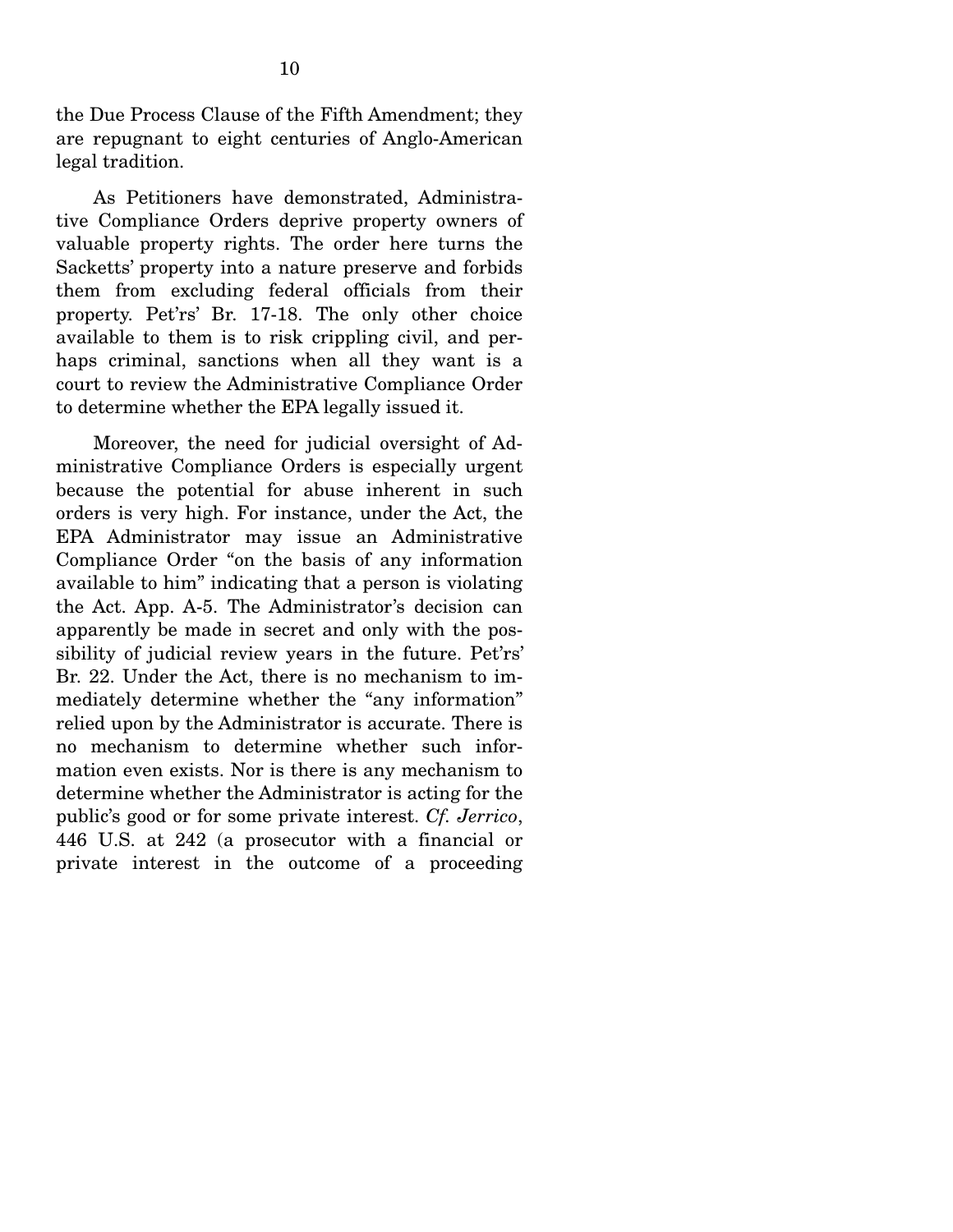violates due process). And there is no mechanism by which a property owner may inquire into the motivations, interests, or intent of the Administrator.

 Finally, there is no mechanism to determine whether the Administrator is simply making a mistake. The Due Process Clause is directly concerned with avoiding mistaken or unjustified deprivations of rights*. See id*. A mechanism that presents a property owner with a range of bad choices, but deprives her of the ability to demonstrate that the government is acting erroneously, in bad faith, or arbitrarily does not comport with due process.

 Of course, it does not matter whether the EPA is correct and the agency is ultimately able to demonstrate that the Sacketts did, in fact, violate the Act. The Due Process Clause requires that the Sacketts be provided adequate process before that decision can deprive them of valuable property rights. *See Brody v. Village of Port Chester*, 345 F.3d 103, 112 (2d Cir. 2003) ("In a procedural due process challenge, the question before the court is whether the process affording the plaintiff an opportunity to participate in governmental decision-making before being deprived of his liberty or property was accurate, not whether the government's decision to deprive the plaintiff of such liberty or property was ultimately correct.") (opinion of Sotomayor, J.). The point here is that adequate process is necessary because the risk that the EPA's decision may be wrong goes up substantially when a property owner is unable to challenge the basis for that decision. The risk of error or abuse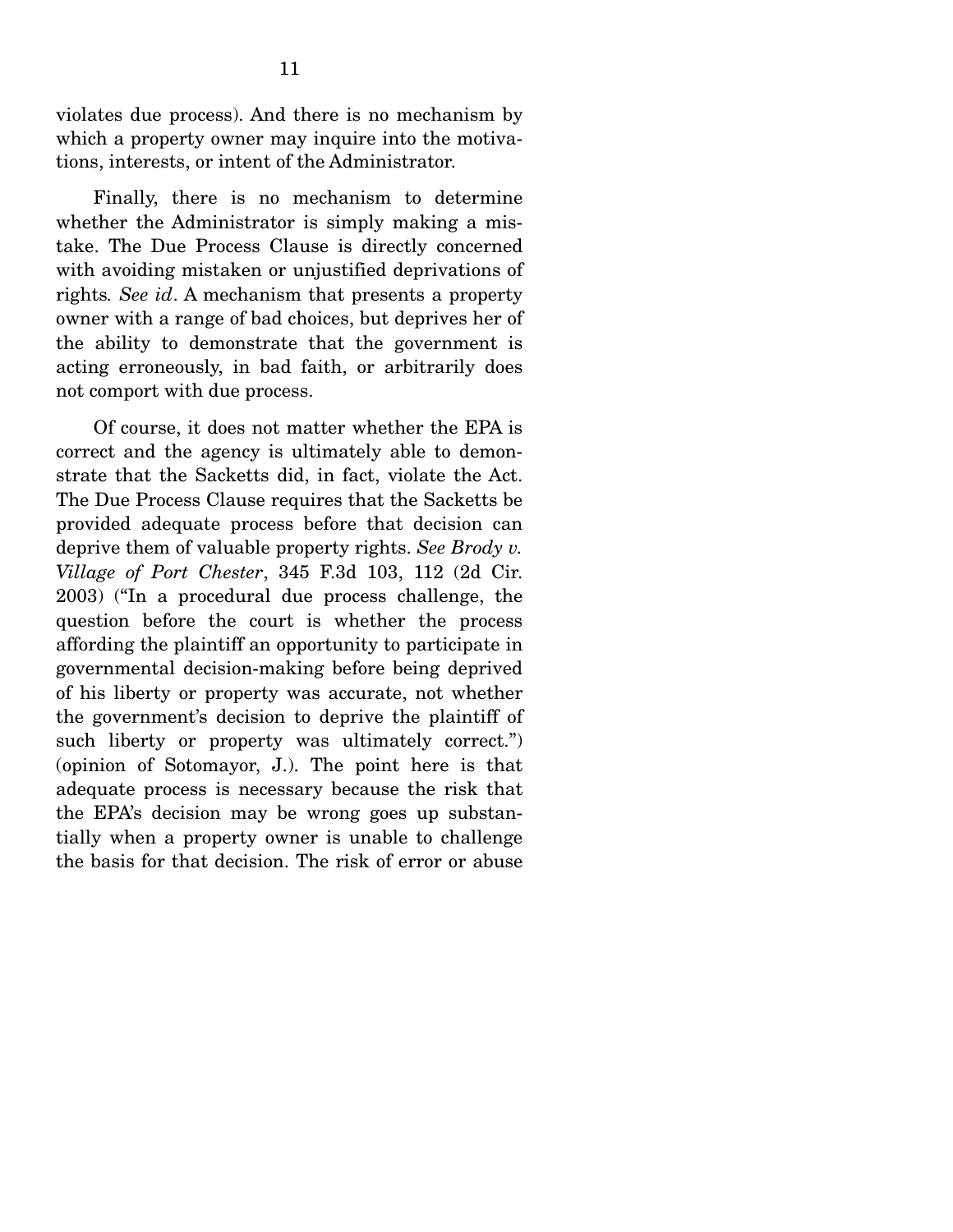is even more acute in this case, where the Sacketts claim that the EPA does not even have jurisdiction over their property in the first place.

 In short, when it created Administrative Compliance Orders, Congress created a mechanism by which the EPA, for any reason whatsoever, can order property owners to either comply with the government's restrictions on their property or suffer staggering financial losses, all without the property owner having timely access to an impartial judiciary. King John himself could not have designed a more oppressive or abusive system to bend his subjects to his will. This is not "just government," and it is not due process. The Ninth Circuit should therefore be reversed.

### **II. ADMINISTRATIVE COMPLIANCE ORDERS ARE NOT "PRE-ENFORCEMENT" BUT ARE GOVERNMENTAL ORDERS SUBJECT TO JUDICIAL REVIEW**

 The Ninth Circuit below, like other circuits, characterized Administrative Compliance Orders as "pre-enforcement" agency actions without legal consequence and therefore unripe for review. This is incorrect.

 In fact, Administrative Compliance Orders are legal determinations by the EPA ripe for judicial review. The orders carry the status of law, command immediate action from property owners, and both impose and threaten severe consequences for noncompliance. The status of such orders as "active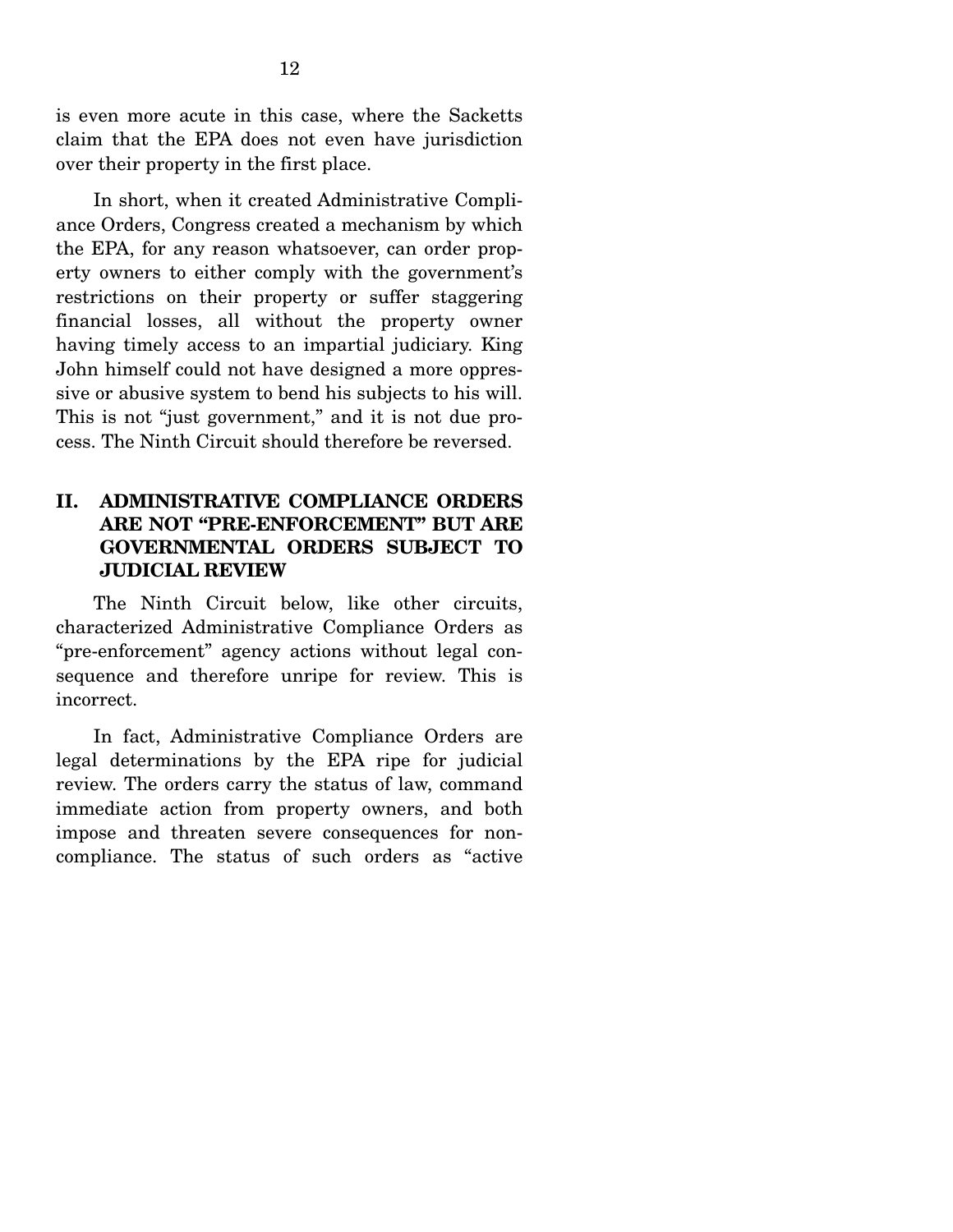enforcement" is demonstrated by the Act itself, the wording of the orders, and the EPA's treatment of them.

 The Act states that "any person who violates any [Administrative Compliance Order] issued by the Administrator ... shall be subject to a civil penalty not to exceed \$25,000 per day for each violation." 33 U.S.C. § 1319(d). The language of the Act is not tentative, ambiguous or conditional; it does not say "may" or "only after efforts to mitigate any damage have failed." It says that if you violate an Administrative Compliance Order, you "shall" be subject to a penalty. Moreover, the Act clearly indicates that a property owner will be liable if he violates the Administrative Compliance Order, regardless of whether he actually violated the Act in the first place. As the Eleventh Circuit held in examining a similar provision of the Clean Air Act (CAA), this language "undeniably authorize[s] the imposition of severe civil and criminal penalties based solely upon noncompliance with an [Administrative Compliance Order]." *TVA v. Whitman*, 336 F.3d 1236, 1255 (11th Cir. 2003). A government order does not lack legal consequence when defying it results in civil and criminal penalties.<sup>6</sup>

<sup>6</sup> The Ninth Circuit noted that if the Act is read literally to make violations of Administrative Compliance Orders alone the basis for liability, then such orders "could indeed create a due process problem." App. A-10. It therefore "interpreted" the Act to require that civil and criminal penalties be dependent on whether or not there was an underlying violation of the Act. (Continued on following page)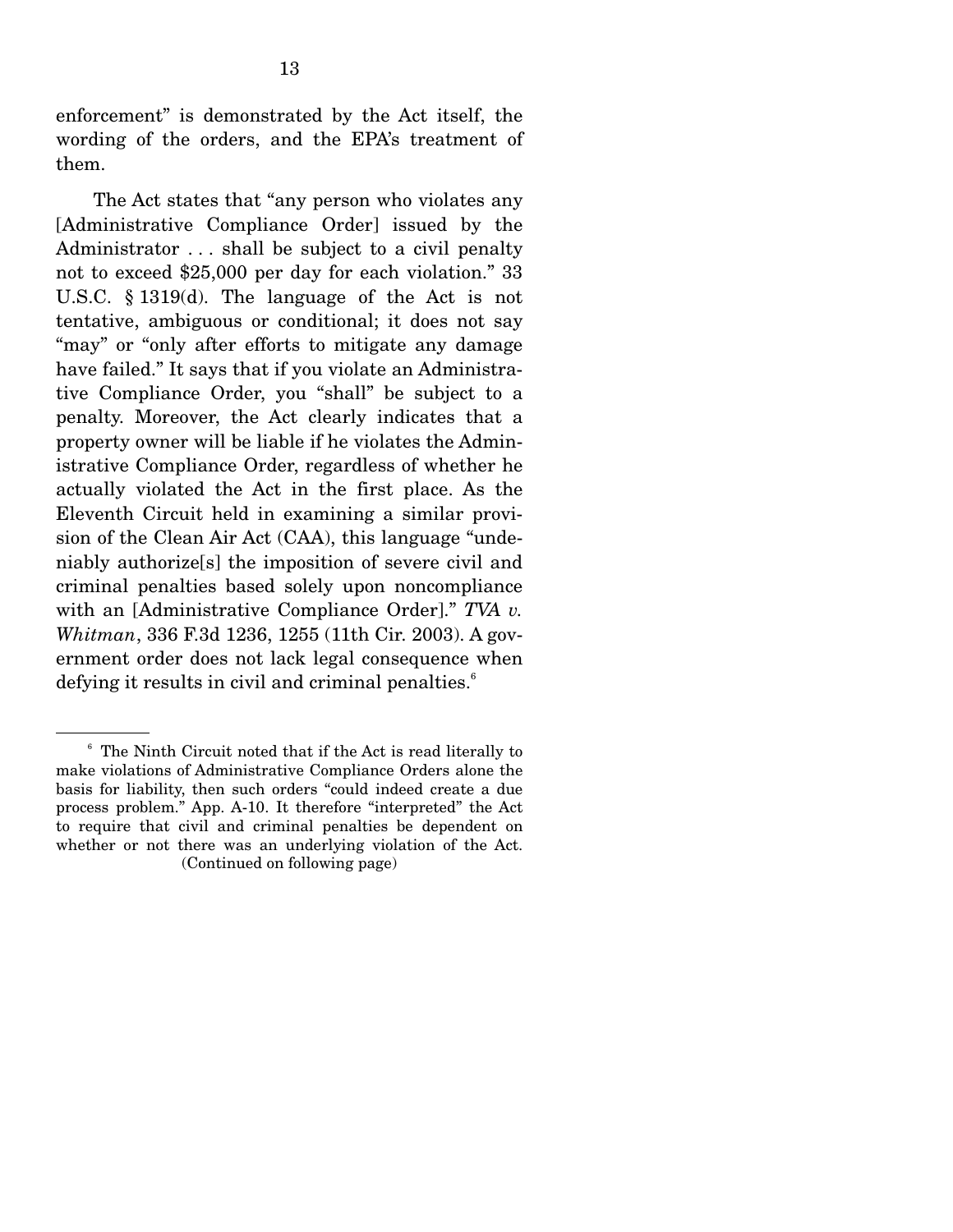The language the EPA uses in its Administrative Compliance Orders also demonstrates that they are not merely suggestions from the government. They command the property owner to comply with various statutory requirements within a specific timeline with mandatory language and the patina of a judicial order. For instance, the revised Administrative Compliance Order at issue in this case contains "FIND-INGS AND CONCLUSIONS" and styles itself an "ORDER issued pursuant to the authority vested in the Administrator of the Environmental Protection Agency." App. G-1. The "ORDER" section of the Administrative Compliance Order uses the words "shall" or "must" at least eleven times. App. G-4-G-6. It references the "requirements of this Order." App. G-5. It states it becomes "effective on the date it is signed." App. G-6. Again, there is no indication that the commands contained in the document are tentative, preliminary or without binding legal effect.

However, this is not an "interpretation" or "construction" of the statute; it is a rewriting of it. As the Eleventh Circuit correctly found, "no canon of statutory interpretation can trump the unambiguous language of a statute." *TVA*, 336 F.3d at 1255. Even assuming that Congress did not really mean what it said and Administrative Compliance Orders are simply toothless suggestions from government officials, those orders nonetheless do irreparable harm to regulated parties. No regulated party could reasonably rely on an interpretation of the CWA that so clearly departs from its plain language at the risk of crushing fines and criminal penalties for willful violations.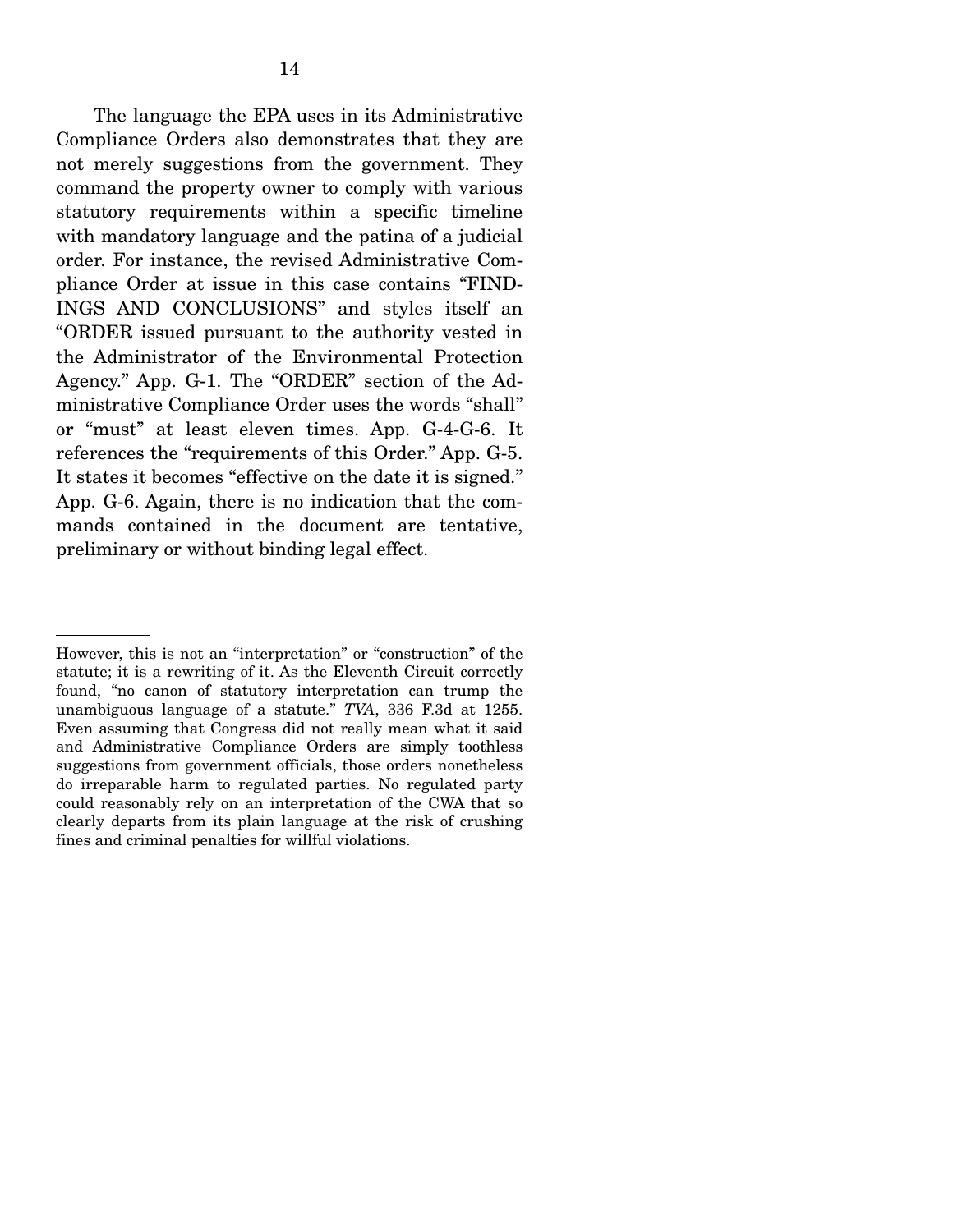In that regard, if Administrative Compliance Orders are mere notices of general policy with little to no legal effect, a delay of judicial review would not have the severe consequences the Sacketts face here. *See, e.g.*, *United States v. L.A. and Salt Lake R.R. Co.*, 273 U.S. 299, 309-10 (1927) ("The so-called order here complained of is one which does not command the carrier to do, or to refrain from doing anything; which does not grant or withhold any authority, privilege, or license; which does not extend or abridge any power or facility; which does not subject the carrier to any liability, civil or criminal; which does not change the carrier's existing or future status or condition; which does not determine any right or obligation."). In fact, however, an Administrative Compliance Order is not a generalized notice but a specific command that asserts jurisdiction over the Sacketts' property and threatens penalties unless they take specific, burdensome actions by specified dates.

 Finally, the EPA itself treats Administrative Compliance Orders as active enforcement of the Act, even though the federal government has a history of treating Administrative Compliance Orders differently depending on whether they are standing in front of a judge or in front of a property owner. Before the courts, the government has argued Administrative Compliance Orders are simply a way to encourage a property owner to pay attention to a potential problem. Before the property owner, however, Administrative Compliance Orders are, as their name tells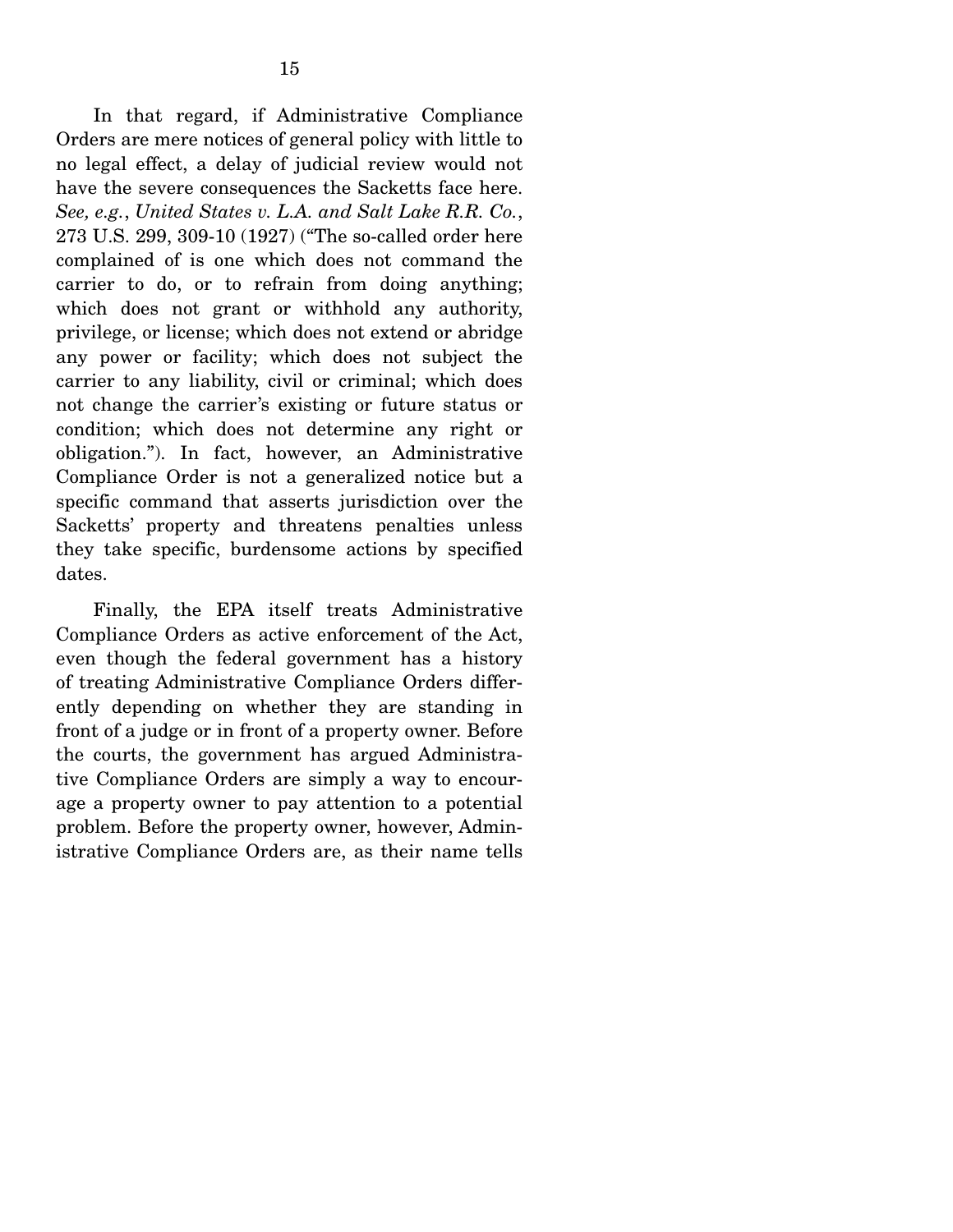us, orders. They are a command from the government to do as you are told. This approach allows the government to achieve its enforcement goals without the delay or oversight attendant to judicial review: "Why does the EPA stake out a position in court that differs from the position it takes when it issues an ACO to a regulated party? One possibility is that the EPA likes to have its cake and eat it too – employing the harsh provisions of the CAA when confronting a potentially recalcitrant party, but hesitant to reveal the legal significance of [Administrative Compliance Orders] in court for fear that the very part of the CAA that makes [Administrative Compliance Orders] so effective will be struck down." *TVA,* 336 F.3d at 1251 n. 26. The fact that a federal agency has in the past so cavalierly treated its responsibilities to both the courts and the people that it purports to serve demonstrates that Administrative Compliance Orders issued by that agency should be subject to judicial review as early in the process as possible.

 This conclusion is also consistent with this Court's precedents. This Court considered a similar governmental effort to compel compliance in *Abbott Laboratories v. Gardener*, 387 U.S. 136 (1967). In that case, a drug manufacturer was faced with a ruling from the FDA that determined that it was required by statute to replace the labels on its products. The company could "[e]ither ... comply with the ... requirement and incur the costs of changing over their promotional material and labeling or . . . follow their present course and risk prosecution." *Id.* at 152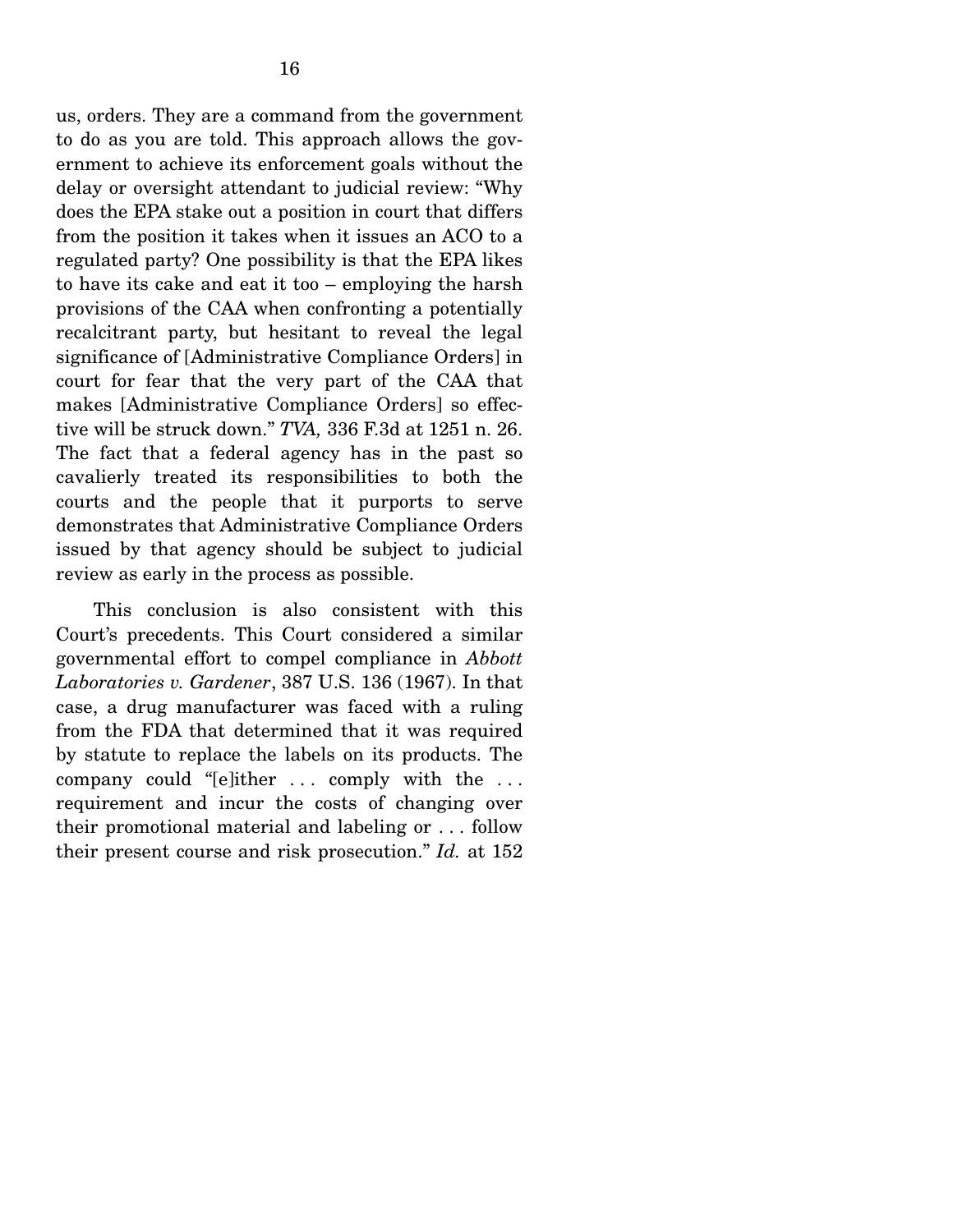(quotation marks omitted). The order gave them a choice between "immediate compliance," which required time consuming and expensive changes in conduct and disobeying the order as an "alternative to compliance . . . [which was] even more costly." *Id*. at 152-53. This Court held that this coercive ruling was subject to immediate judicial review and the Court should follow that precedent here. *Id.* 

 Finally, the Ninth Circuit's view that receipt of an Administrative Compliance Order forecloses judicial review would create the absurd result where a property owner could challenge the EPA's *threatened* enforcement of the Act, but could not challenge the agency's *actual* enforcement of it. This Court has, of course, long recognized that "where threatened action by the *government* is concerned, we do not require a plaintiff to expose himself to liability before bringing suit to challenge the basis for the threat." *MedImmune, Inc. v. Genentech, Inc.*, 549 U.S. 118, 128-29 (2007). Here, the government has carried out its threat of enforcement, but the very application of the law purportedly forecloses judicial review. If the Ninth Circuit is affirmed, this will do little but encourage property owners to preemptively sue the EPA when there is any possibility that the CWA may apply to a property so that property owners can preserve their ability to obtain timely judicial review. The better approach would be to recognize that Administrative Compliance Orders are final agency action subject to judicial review.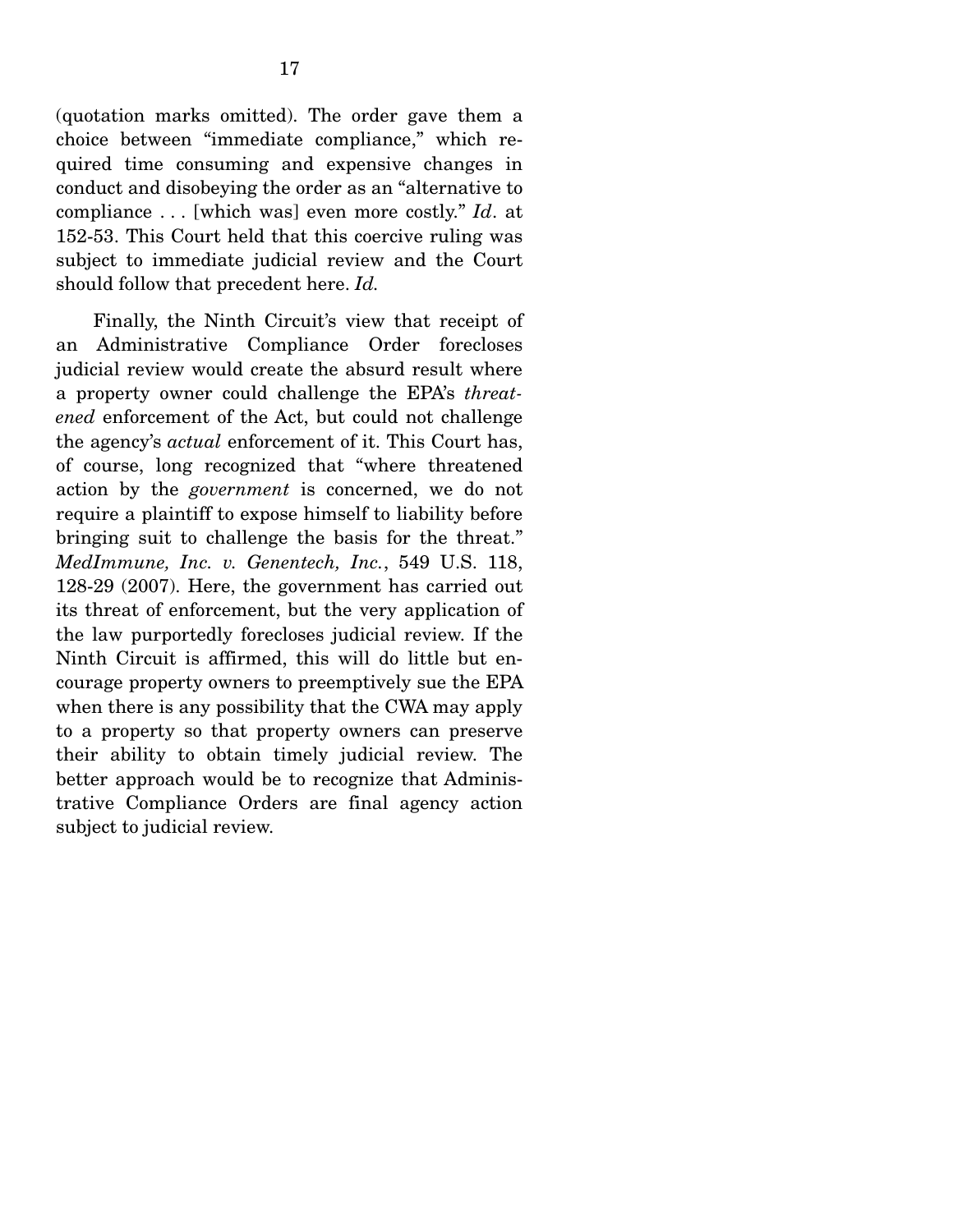This Court should therefore reject the path taken by the lower courts to avoid the clear import of Administrative Compliance Orders by dismissing them as "pre-enforcement" actions with no legal consequences. "A fertile source of perversion in constitutional theory is the tyranny of labels." *Snyder*, 291 U.S. at 114. Calling an Administrative Compliance Order a "pre-enforcement" mechanism does not make it so. It is essential that this Court foreclose the ability of governmental agencies to avoid judicial review of agency action by simply slapping a "preenforcement" label on its activities when the agency is clearly engaging in active enforcement. Permitting such a dangerous end run around the Due Process Clause would remove essential protections from property owners across the country.

#### **CONCLUSION**

--------------------------------- ♦ ---------------------------------

 Administrative Compliance Orders violate the Due Process Clause of the Fifth Amendment as well as eight centuries of Anglo-American legal tradition by depriving property owners of the use of their property without access to meaningful review. They are an active form of enforcement that the Due Process Clause requires be subject to meaningful judicial